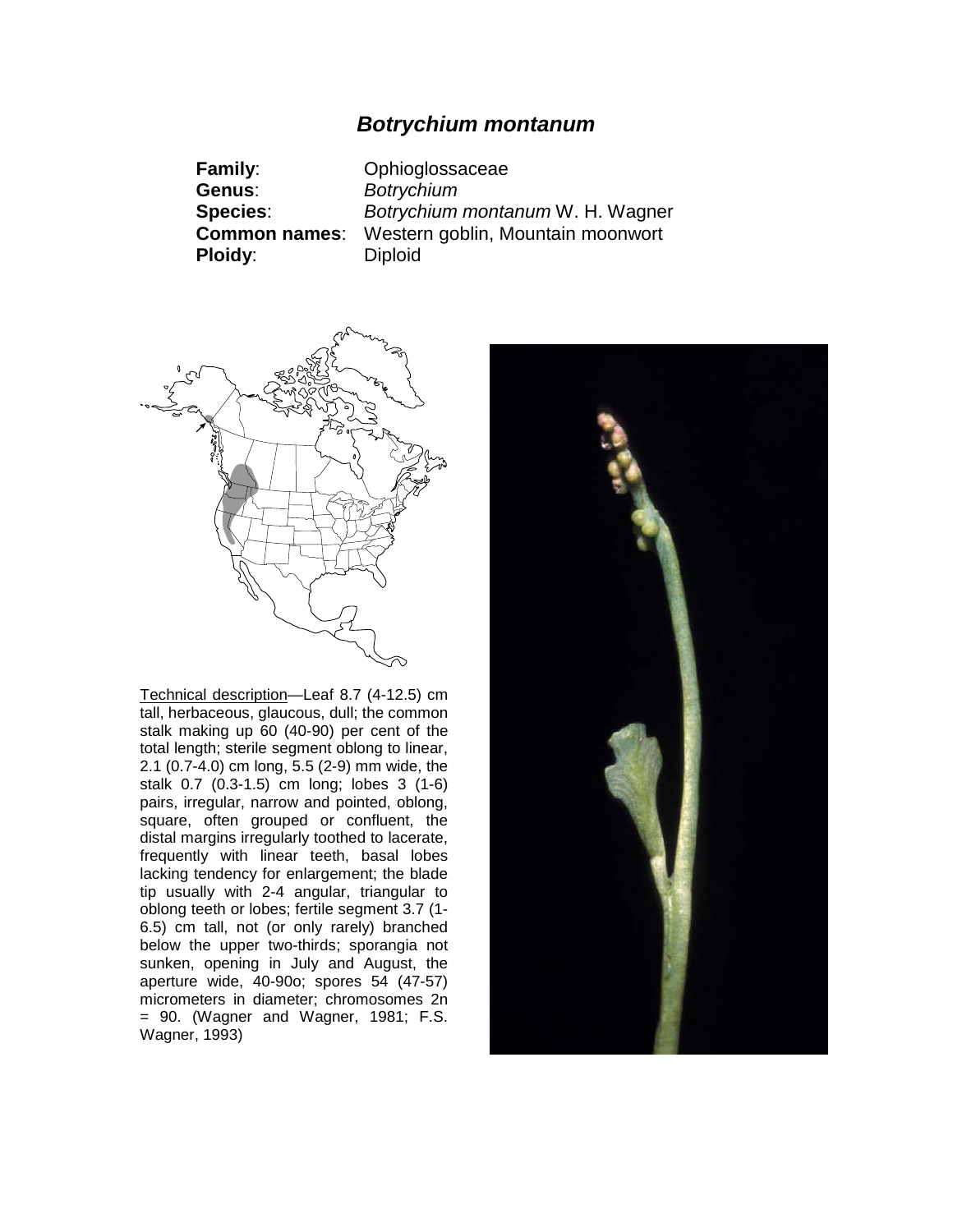## **Taxonomy**

*Botrychium montanum* was described as a new species in 1981, based on specimens form Lake Co., Montana (Wagner and Wagner, American Fern Journal 71:20-30). Photographs and silhouettes of the species are included in that publication.

Western goblin is so named because of its gray-green appearance and occurrence in dark moist habitats. Moreover its common name refers to its similarity to *Botrychium mormo*, the eastern goblin or little goblin moonwort of the Great Lakes Region. Because of the similarities between the two species, Wagner and Wagner (1993) noted in Flora North America that "*Botrychium montanum* may come to be recognized as a subspecies of the eastern *B. mormo*."

## **Identification**

In the publication describing both species, Wagner and Wagner (1981) listed eight morphological differences between *B. montanum* and *B. mormo* the as well as differences in range, habitat and phenology. The most distinctive features of *B. montanum* (relative to *B. mormo*) are a glaucous surface, irregularly and more deeply cut pinnae, confluence of pinnae, and broadly opening sporangia.

Among other western moonworts, *B. montanum* most closely resembles small forms of *B. simplex.* It differs from B. simplex in having a sporophore-trophophore union well above ground level, rhomboid pinnae with toothed outer margins, and basal pinnae that are seldom enlarged and further divided. Both trophophore and sporophore of *B. montanum* stand stiffly erect whereas both segments tend to be lax in *B. simplex*. The rectangular shape of the upper pinnae, their broad (adnate) attachment to the rachis and straight outer margins, as well as distinct marginal teeth also serve to distinguish *B. montanum* from small forms of *B. minganense* and similar species.

## **Distribution and Abundance**

*Botrychium montanum* has a relatively narrow range of distribution from southern California northward through Oregon and Washington to British Columbia and southeastern Alaska. Eastward it extends through northern Idaho and northwestern Montana.

The largest populations *B. montanum* often contain hundreds of individuals and in parts of its range (e.g., northeastern Washington) it is among the more predictable of moonworts, regularly being present under riparian old growth cedar (*Thuja plicata*). Elsewhere it becomes less common and often occurs in small populations or as isolated individuals.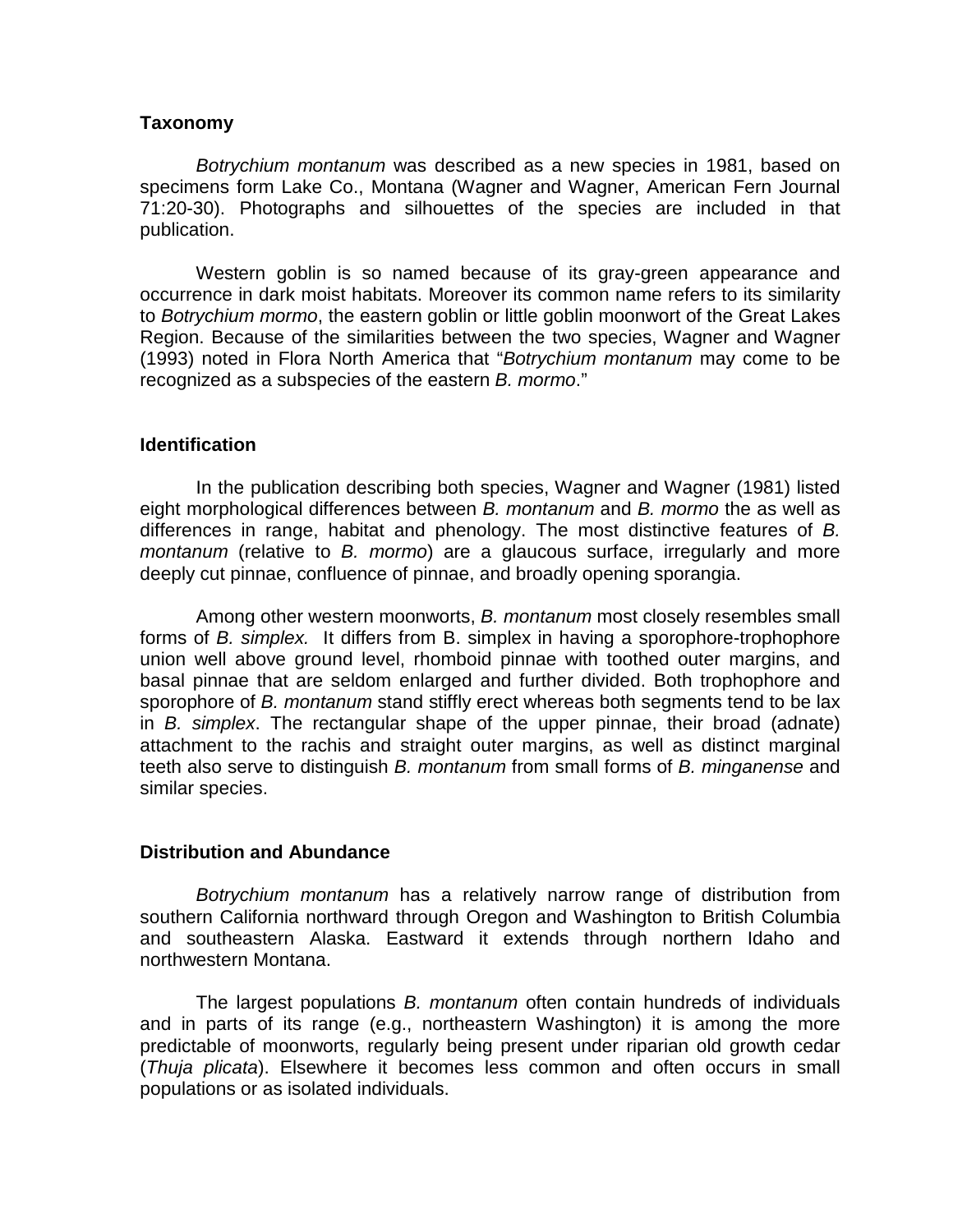Because of its distinctive morphology and its conspicuous occurrence in areas of sparse vegetation, *B. montanum* is unlikely to have been frequently overlooked in its habitat under dense old-growth forest. In dense herbaceous vegetation of fens and meadows, its small size makes it very inconspicuous. Thus significant new discoveries of *B. montanum* are most likely to be made in the latter habitats in areas outside the range of inland western red cedar.

In California, *B. montanum* populations in Kern, Modoc and Tehama Counties have been genetically confirmed. Collections from Butte County are also undoubtedly of this species. In Butte, Tehama and Kern Counties, *B. montanum* occurs under stands of *Calocedrus decurrens*. Possibly the litter from these trees creates a substrate similar to that of the *Thuja plicata* habitats of this species in Washington. Species of the Cupressaceae are also known to support endomycorrhizal fungi which are required by species of *Botrychium*.

## **Habitat**

The preferred habitat of *Botrychium montanum* in the northern part of its range is under old growth western red cedar (*Thuja plicata*) on alluvial terraces along small to moderate sized streams where the soil is moist and high in organic matter. In most of its known locations in California it grows in similar soils under incense cedar (*Calocedrus decurrens*). It should be sought in such habitats at high elevations throughout the state.

The other primary habitat of *B. montanum* is in fens, seeps and meadows along streams where the substrate is saturated. Though these habitats of dark forest and open meadows have opposite extremes of light, they have in common a continuous supply of moisture and a high mineral content. Leaf litter of *Thuja* is well known for supporting species of bryophytes and ferns that elsewhere grow on calcareous substrates including fens and limestone/dolomite cliffs. Species of Cupressaceae are also highly supportive of the species of fungi that form mycorrhizal associations with species of *Botrychium*.

A recent discovery of large populations of *B. montanum* in mountain meadow habitat on Mt. Baker in Washington indicates another potentially underexplored habitat for this species. High elevation meadows composed primarily of herbaceous perennial vegetation are productive habitats for many Botrychium species throughout western North America. Perennial herbaceous vegetation is well documented as supportive of endomycorrhizal fungi.

#### **Population Genetics**

Considered on a range-wide basis, *Botrychium montanum* is among the more variable of moonworts. The number of loci that are polymorphic, at 40 %, and the average number of alleles per locus, at 1.40, is exceeded only by *B. campestre* and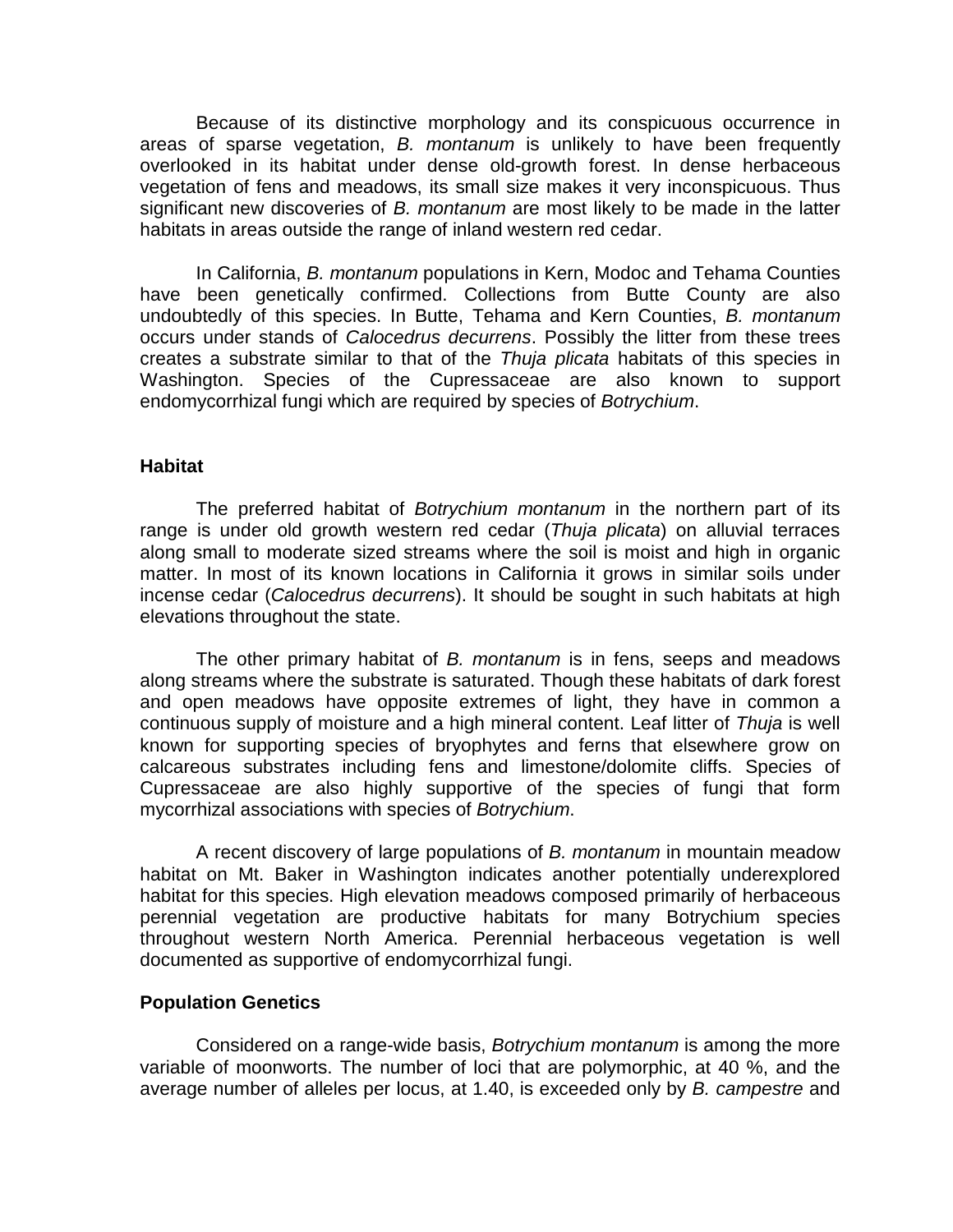*B. simplex* and European *B. lunaria*. These numbers are low in comparison to other ferns (avg. 60.2% polymorphic loci and 2.3 alleles per locus) and reflect the high degree of intragametophytic selfing in most *Botrychium* species. Variation within populations is virtually absent.

Plants from saturated fen habitats in the Wallowa Mountains of northeastern Oregon, while not differing greatly from non-fen plants either morphologically or genetically, are of interest because they possess an allele for phosphoglucose isomerase (PGI) otherwise unique to *B. mormo*. All populations of *Botrychium mormo* in Minnesota and Michigan are fixed for this allele. This could indicate that western fen plants were the original source of plants that differentiated into *Botrychium mormo*. As expressed by Wagner and Wagner (1993), the close relationship between these taxa might be more appropriately expressed as different varieties or subspecies of a single species.

## **Phylogenetic Relationships**

*Botrychium montanum* is genetically very similar to *Botrychium mormo*. Although allele frequencies differ between the two species, neither possesses alleles not also present in the other. Among other moonworts, the closest relative of these two species is *B. simplex*.

*Botrychium montanum* is not known to have participated in the formation of any allotetraploid species. Presence of several gene alleles unique to *B. montanum* and *B. mormo* make it unlikely that such parentage has gone undetected.